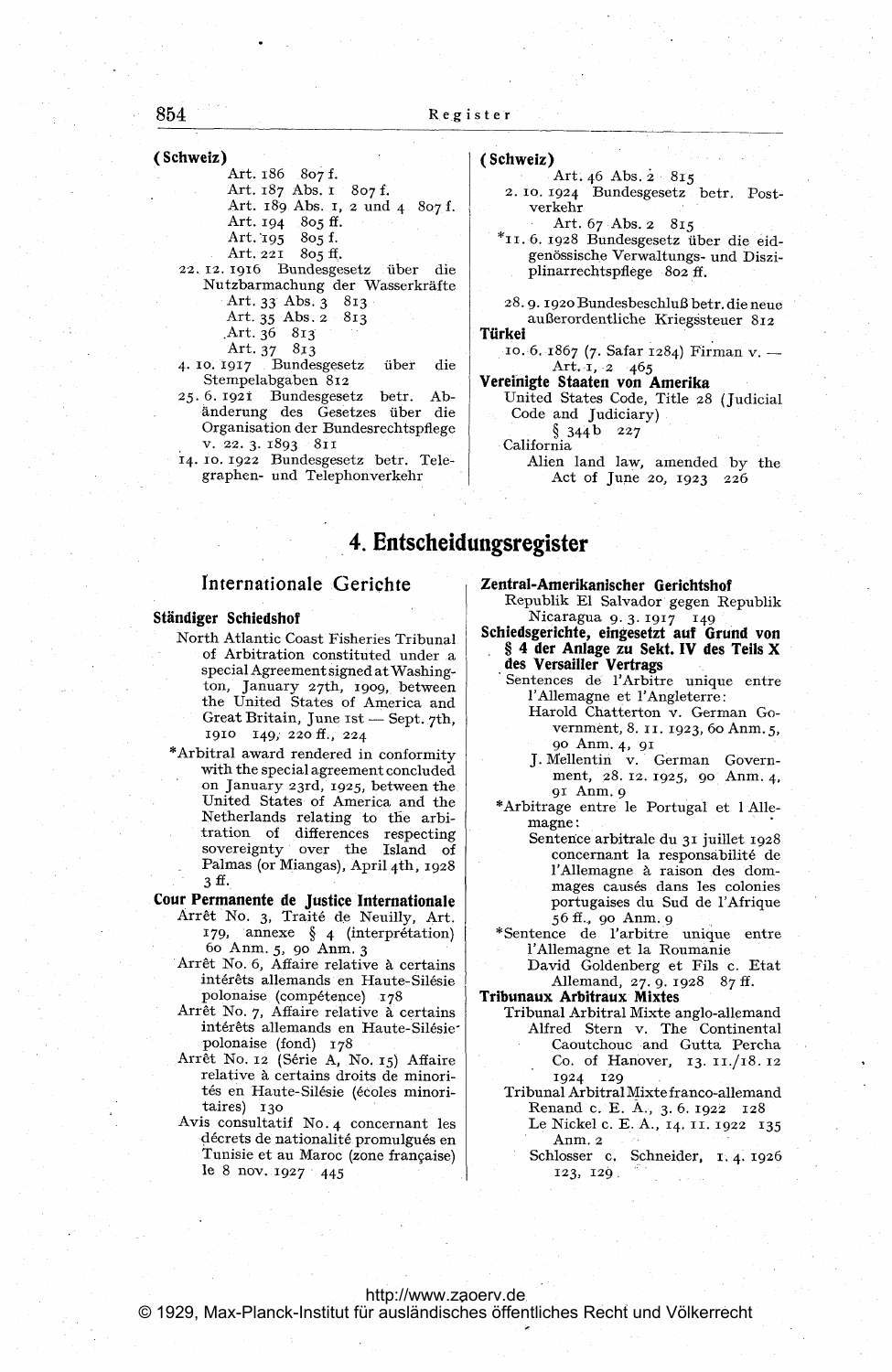|                                                          | (Ägypten, Tribunaux Mixtes)           |
|----------------------------------------------------------|---------------------------------------|
| (Tribunaux Arbitraux Mixtes)                             | 30. 12. 1919<br>139                   |
| *Compagnie des Chemins de fer du                         | 463<br>29.4.1926                      |
| Nord c. E. A., 8.4. 1929 III ff.                         | 137, 139, 141, 142<br>4. 5.1926       |
| Tribunal Arbitral Mixte germano-belge                    | 15.12.1926<br>139                     |
| Lenoir c. Wassermann, 8.4.1922                           | *II. 5.1927 461 ff.                   |
| 123, 129                                                 | Tribunal Civil d Alexandrie           |
| De Joncker c. E. A., 8.6. 1922 128                       |                                       |
| de Petit c. Bergwerksdirektion Reck-                     | $*_1$ , 3, 1927 464 ff.               |
| 128<br>linghausen, 7. 10. 1922                           | Tribunal Civil Mansourah              |
| 128<br>Milaire c. E. A., 13. I. 1923                     | *15. 11. 1927 136 f.                  |
| Loriaux c. E. A., 13. 1. 1924                            | <b>Britisches Reich</b>               |
| 135 Anm. 4                                               | Großbritannien                        |
| S. A. du Canal de Blaton à Ath c.                        | Crosse v. Talbot (8 Mod. Rep. 288)    |
| E. A., 20. I. 1926 121                                   | 153                                   |
| Compagnie Internationale des Wa-                         | Cunningsham's case (Bell C. C. 72)    |
| gons-Lits c. E. A., 19.5.1927,                           | 149                                   |
| 121, 127 Anm. 1                                          | Duff Development Company v.           |
| Tribunal Arbitral Mixte germano-polo-                    | Government of Kelantan (1924,         |
|                                                          | A.C., 797) 152, 155, 162              |
| nais<br>105                                              | Ex parte Edwards (L. R., 9 Ch. 138)   |
| Kunkel c. E. P., 2. 12. 1925                             | 160                                   |
| *Karl et Martha Fischer c. E.P.,                         | *Engelke v. Musmann (T. L. R.         |
| 12.7.1928 104 ff.                                        |                                       |
| Tribunal Arbitral Mixte gréco-allemand                   | Aug. 3, 1928 p. 731) 150 ff.          |
| Gouvernement hellénique c. Vulkan-                       | *'Fagernes' (Prob. Div. 1927, p. 311) |
| Werke, 12.8.1925 128                                     | 144                                   |
| Karmatzucas c. E.A., 23.8.1926                           | Fisher v. Begrez (I Cr. and M., 117)  |
| 60 Anm. 5, 90 Anm. 5, 94                                 | 154, 159                              |
| Tribunal Arbitral Mixte italo-allemand                   | Harris v. Owners of Franconia         |
| Missana c. E. A., 12. 1. 1925                            | (2 C. P. D. I73, I77) I49             |
| 135 Anm. 4                                               | Heathfield v. Chilton (4 Burr., 2015) |
| Mixte roumano-<br>Tribunal Arbitral                      | 153, 159                              |
| allemand                                                 | King of the Two Sicilies v. Willcox   |
| Uschersohn c. E. A., 1. 8. 1924                          | $(I \text{ Sim } [N, S.]$ 301) 243    |
| 94 Anm. 13                                               | Macartney v. Garbutt (24 Q. B. D.,    |
| Weitzenhoffer c. E. A., 18. 1. 1926                      | 368) 154, 162                         |
|                                                          | Magdalena Steam Navigation Co.        |
| 131 ff.<br>Paucker c. E. A., 23. 7. 1926 97, 101         | v. Martin (2 El. & El., 94) 157,      |
| *Société Pétrol Block c. E.A.,                           | 160                                   |
|                                                          | Mortensen v. Peters (8 F. [J.] 93)    |
| 30.7.1928 97<br>*Léon c. E. A., 11. 1. 1929–129, 131 ff. | 149                                   |
| Weitzenhoffer c. E.A., II. I. 1929                       | Parlement Belge (5 P.D. 197) 154      |
|                                                          | Regina v. Keyn (2 Ex. D. 63)<br>149   |
| 123, 129                                                 | Seacomb v. Bowlney (I Wilson, 20)     |
| Tribunal Arbitral Mixte tchéco-allemand                  | 153                                   |
| Praga c. E. A., 23. 10. 1923 123, 129                    | in re Suarez (1918, I Ch., 176) 154   |
| Loy & Marcus c. Deutsch-Ost-                             | Triquet v. Bath (3 Burr., 1478)       |
| afrikanische Bank et E.A.,                               | 153, 159                              |
| 13. 2. 1925 123, 129, 133 ff.                            | Direct United States Cable Co. v.     |
| Odra c. E. A., 7. 5. 1925 129, 134 f.                    | Anglo-American Telegraph Co.          |
| Tribunal Arbitral Mixte austro-belge                     | (2 App. Cas. 394) 149                 |
| Compagnie Belge pour le Commerce                         |                                       |
| d'Outre-Mer c. Petroleum-Pro-                            | South West Africa, High Court         |
| dukte-Vertriebsgesellschaft, 12.                         | *Königl. Preuß.-Brandenburgisches     |
| 11.1923.116                                              | Hausfideikommiss v. His Honour        |
| Tribunal Arbitral Mixte franco-bulgare                   | the Administrator of South West       |
| Brun c. E. Bulgare, 1. 2. 1922 728                       | Africa and the Registrar of           |
|                                                          | Deeds (7.9.1928) 163 ff.              |
|                                                          | Danzig                                |
| Nationale Gerichte                                       | Obergericht                           |
| Ägypten, Tribunaux Mixtes                                | 510<br>7.2.1923                       |
| Cour d'Appel Mixte                                       | 9.7.1924 512                          |
| II. 5.1887<br>463                                        | 18.4.1925 510.                        |
| 31. I. 1901<br>463                                       | * 18. 1. 1926 509                     |
| 15. 6. 1915<br>141                                       | $*_7.3.1928$<br>175                   |
| 139<br>9.5.1917                                          | $*25.9.1928$<br>516                   |
|                                                          |                                       |
|                                                          |                                       |
|                                                          |                                       |
|                                                          |                                       |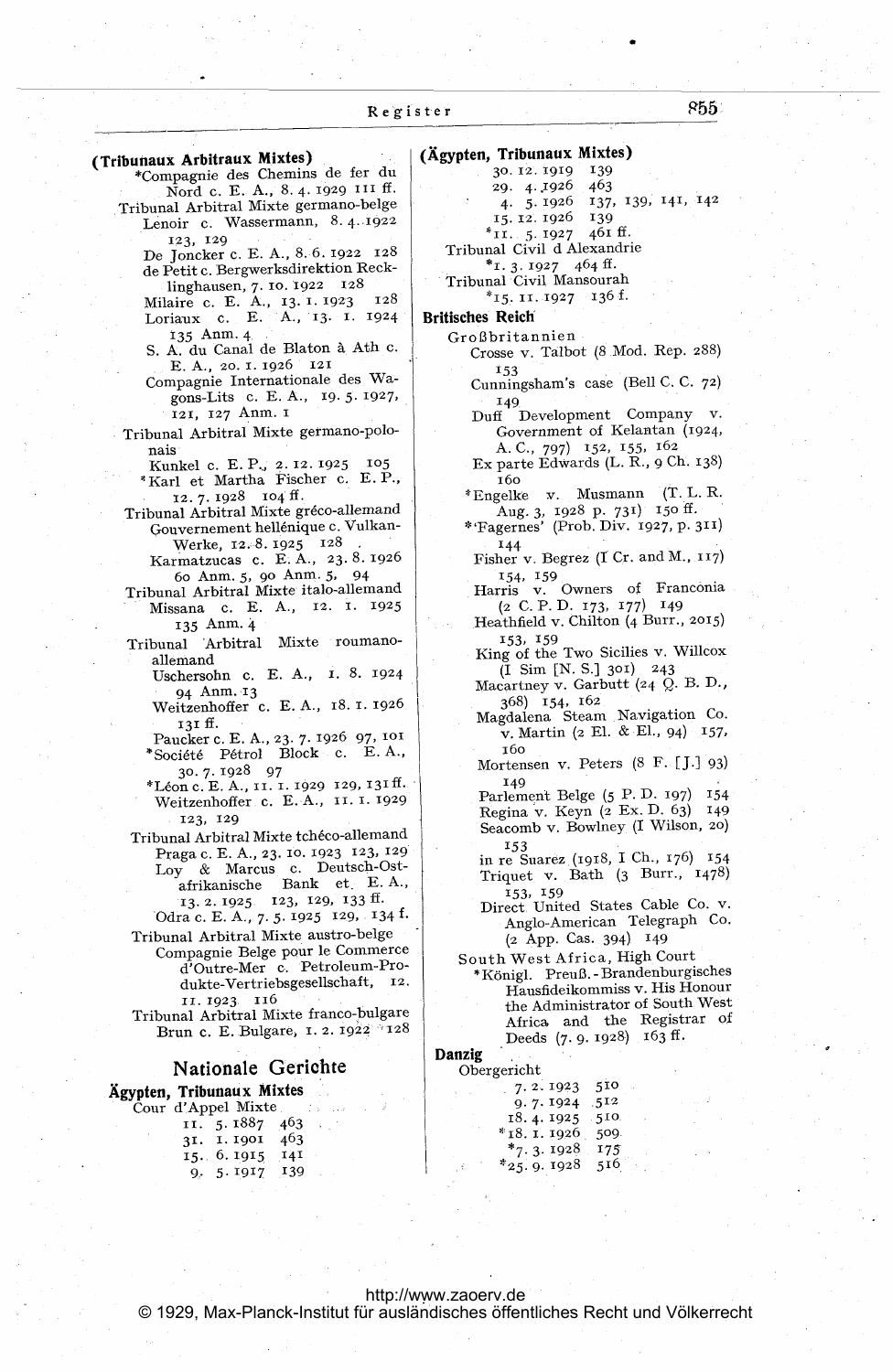# 856

| (Danzig)<br>Oberverwaltungsgericht                                            | (Deutschland)<br>Reichsfinanzhof                                            |
|-------------------------------------------------------------------------------|-----------------------------------------------------------------------------|
| *3. 12. 1927 506                                                              | *9. 3. 1927 (VI A 429/26)<br>201                                            |
| Deutschland                                                                   | *28. 5. 1927 (VI A 621/26)<br>202.                                          |
| Reichsgericht                                                                 | Staatsgerichtshof                                                           |
| 21./23. 12. 1885 (3074/85) 701 f.                                             | 12. 7. 1921 (St. $4/21$ ) 649<br>12. I. 1922 (StGH. 2/21)                   |
| 10. 1. 1912 (III 116/11)<br>698                                               | 645,<br>649 f.                                                              |
| 9. I. 1914 (III 267/13)<br>695 f.<br>6. 7. 1915. (III 597/14)<br>697          | 29. 9. 1923 (StGH. 3/22)<br>649.                                            |
| 7. 11. 1916 (VII 308/16)<br>691                                               | 10. $5.1924$ (StGH. $5/22$ )<br>649.                                        |
| 21. 3. 1921 (C. 52/1920; IX                                                   | 29. 6. 1925 (StGH. 7/23)<br>640,                                            |
| 582/1921) 709                                                                 | 818                                                                         |
| 14. 3. 1922 (III $689/21$ )<br>524                                            | 10. 10. 1925 (StGH. $2/25$ ).<br>688<br>21. II. 1925 (StGH. 3/25)<br>649,   |
| 8. 5. 1922 (VIa 97/22)<br>700,<br>702                                         | 667                                                                         |
| II. I2. I922 (VI 133/22)<br>198,                                              | 13. 3. 1926 (StGH. $6/25$ )<br>650                                          |
| 199, 709                                                                      | 13. 3. 1926 (StGH. 8/25)<br>650                                             |
| 15. 6. 1923 (VI 394/22)<br>198                                                | 7. - 5. 1927 (StGH, $3/26$ )<br>714<br>$*_{17}/_{18}.$ 6. 1927 (StGH. 7/25) |
| 22. 6. 1923 (III 517/22)<br>698                                               | 634 ff.                                                                     |
| 28. 8.1923 (7 J. 69/1923)<br>710<br>28. II. 1923 (V 802/22)                   | *18. 6. 1927 (StGH. 1/27) 642                                               |
| 512<br>1. 3. 1924 (V. 129/23) 507                                             | *3./15. 10. 1927 (StGH. 4/26) 526,                                          |
| 27. 3. 1924 (II D 255/24)<br>709,                                             | 648 ff., 677, 686, 688                                                      |
| 71I.                                                                          | *17. 12. 1927 (StGH. 6/27) 651 ff.                                          |
| 16. 4. 1924 (I 216/23) 198, 199                                               | $*6./7.7.1928$ (StGH. 2/25)<br>180<br>*9. 7.1928 (StGH. 9 u. 11/27)         |
| 30. 5. 1924 (II 394/24) 701 f.                                                | 658 ff.                                                                     |
| I. 7. 1924 (III 145/24)<br>$-524$<br>26. 9.1924 (III 137/25) 524              | *17. 11. 1928 (StGH. 4/27) 669 ff.                                          |
| 13. 12. 1924 (V 121/24) 507, 512                                              | Staatsgerichtshof zum Schutz der Repu-                                      |
| 20. I. 1925 (III 392/24) 524                                                  | blik                                                                        |
| 16. 10. 1925 (I $462/25$ ) 702                                                | 18. 12. 1924 (14a J 136/24)<br>702                                          |
| 4. II. 1925 (V 621/24) 512, 682,                                              | 22. 3. 1927 (14a J 46/26) 702                                               |
| 697                                                                           | 20. 5.1927 (14a J 322/24)<br>702                                            |
| 29. 1. 1926 (II $188/25$ )<br>682<br>6. 5. 1926 (IV $48/26$ )<br>677          | 12.7.1927 (14a/13 J 378/26)<br>702                                          |
| 25. 6. 1926 (11 J. 232/1925; XI                                               | 4. 8. 1927 (14a/13 J 477/26)                                                |
| 709 f.<br>132/26)                                                             | 702                                                                         |
| 2. 7.1926 (III 387/25)<br>695 f.                                              | 24. 9.1927 (14a J 360/25) 702                                               |
| *13. 1. 1927 (VII 93/26)<br>. 690 f.                                          | Preußen                                                                     |
| 27. I. 1927 (IV 359/26)<br>697<br>18. 2. 1927 (III 140/26)                    | Oberverwaltungsgericht                                                      |
| 525<br>*17. 5. 1927 (VI 134/27)<br>190                                        | 6. 11. 1918 (V. Sen. Xb 2/18) 520<br>Sachsen                                |
| *24. 5. 1927 (III 355/26) 691                                                 | Oberverwaltungsgericht                                                      |
| $*_{24.}$ 5. 1927 (III 370/26)<br>695 f.                                      | 10.9.1906<br>-520                                                           |
| *4. II. 1927 (III 60/27) 696                                                  | Württemberg                                                                 |
| $*$ 29. 11. 1927 (II 242/27) 192 ff.<br>$*_{2.12.1927}$ (ID 642, 643, 644/27; | Verwaltungsgerichtshof                                                      |
| VII 874, 875, 876) 700 ff.                                                    | 18. 11. 1925<br>520                                                         |
| 5. 12. 1927 (III Tgb. 68/27) 525                                              | Frankreich                                                                  |
| 30. I. 1928 (V B 36/27)<br>200                                                | Conseil d'Etat                                                              |
| *22. 2.1928 (V 45/27) 702 ff.                                                 | *1. 8.1924<br>208<br>$*26.12.1924$<br>208                                   |
| 5. 3. 1928 (IV 504/27)<br>200                                                 | *27, 11. 1925<br>757                                                        |
| *14. 3. 1928 (VII J. 63/25) 708 ff.<br>20. 3. 1928 (III 260/27)<br>524        | $*_{5.}2.1926$<br>754 ff.                                                   |
| 10. $5.1928$ (VI $483/27$ )<br>200                                            | $*8.12.1926$<br>757 f.                                                      |
| 27. 6. 1928 (V B 26/28)<br>198 f.                                             | $*24.12.1926$<br>758 ff.                                                    |
| *16. 1. 1929 (V B $42/28$ )<br>197                                            | $*_{21.}$ 1.1927<br>756 f.<br>$*27.5.1927$<br>760 ·                         |
| Kammergericht                                                                 | *12.11.1927<br>759                                                          |
| 26. 10. 1923 (15 W 2142/22) 703                                               | $*6.$ I. 1928<br>761 f.                                                     |
| Oberlandesgericht Celle                                                       | Cour de Cassation                                                           |
| 1. 2.1922<br>703<br>31. 1. 1924. 520                                          | 23. 2.1912<br>214                                                           |
| Oberlandesgericht Darmstadt                                                   | $*8.6.1926$<br>210                                                          |
| *20.12.1926<br>204                                                            | $*_{1.2.1927}$<br>762 f.<br>*II. 5.1927<br>763                              |
|                                                                               |                                                                             |

http://www.zaoerv.de<br>© 1929, Max-Planck-Institut für ausländisches öffentliches Recht und Völkerrecht